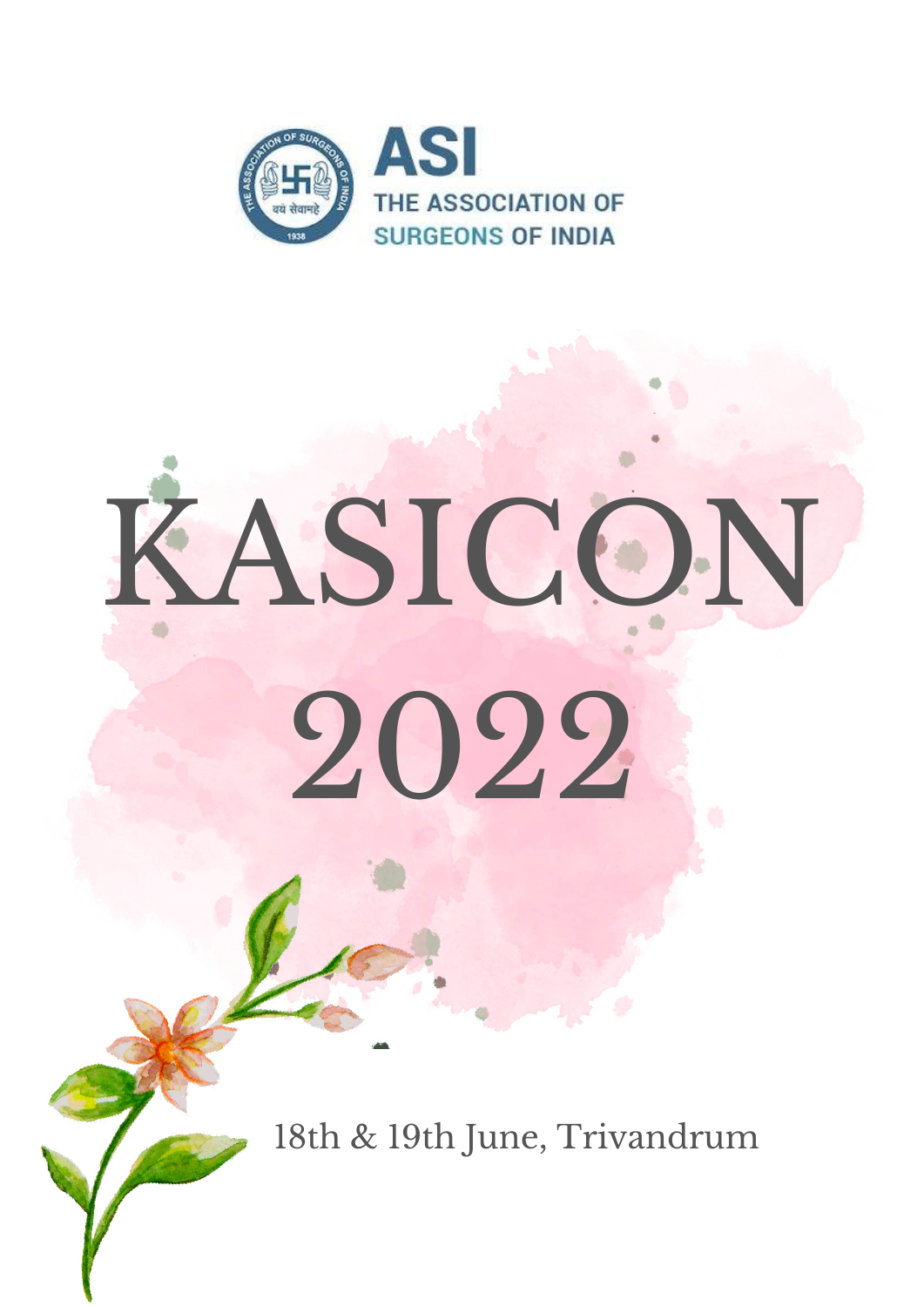#### **ANNOUNCEMENT**

#### Dear Friends

With much pleasure we inform you that the preparations for KASICON 2022 are going on in full swing. We request everyone to avail the 'Early Bird' discount and the best day to register is no other day than today!

Meanwhile, KASICON 2022 is throwing up an all-time-first gesture: the winner of **Short Paper** competition (Junior Resident) will be sponsored by the **ASI Kerala State chapter** to represent the State at the National Conference! So dear Residents, don 't miss out on this golden opportunity. Register now for KASICON 2022 and send in your names for the Quiz or/and Paper competition. Some among you might be the lucky ones to get the chance to make Kerala proud at ASICON 2022!

We are in the process of fine-tuning the Scientific sessions and will soon release the final list. On the sidelines of the expectantly excellent academic sessions led and partaken by faculty from across the country, some mind-blowing entertainment for catering to your wild side is also in the pipeline.

CME credit hours from KERALA STATE MEDICAL COUNCILS (formerly TCMC) will be ensured.

### **CONFERENCE SECRETARIAT** Department of General & Laparoscopic Surgery Government Medical College Thiruvananthapuram, Kerala 695011 Email: kasicon2022@gmail.com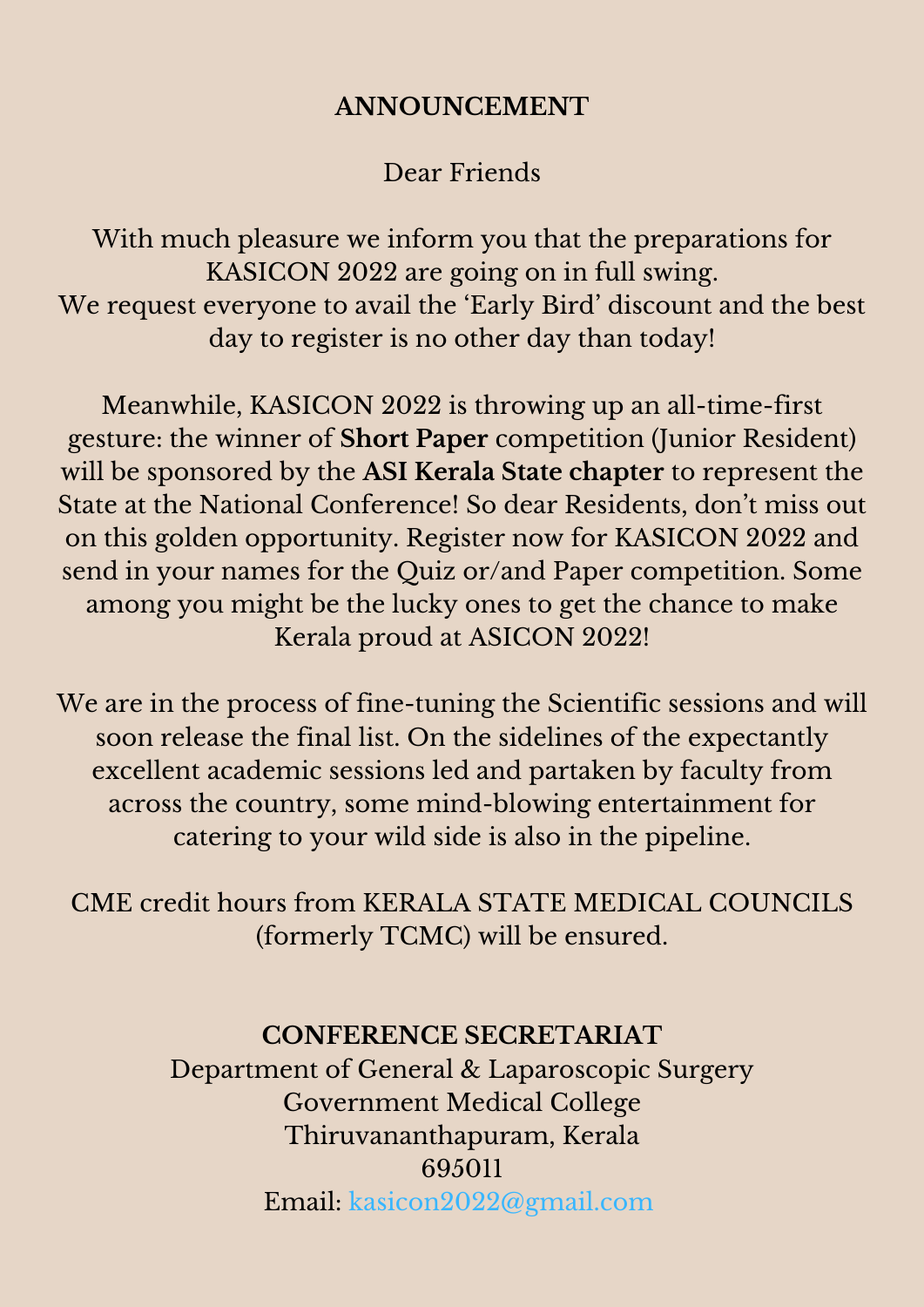# **POSTERS AND PAPERS**

KASICON 2022 is still accepting registrations for the competition in Short Papers and e-Posters. This competition is open for anyone registering for the conference. Attractive prizes await the winners. The first place winner (Junior Resident) will get the honour and privilege to represent Kerala at the ASICON 2022.

Registration for the conference is mandatory for participating in the competition.

Last date for registration for the competition shall be MAY 31st.

Kindly use the following link to submit the details: https://forms.gle/uM6Yk2vLeTAmtyp79

Abstracts can also be sent to kasicon2022@gmail.com in the

following format:

## Subject of the email: KASICON 2022 e-Poster/Short paper Text:

- Name of the presenting author:
- Names of other authors if any:
- Mobile Numbers (with names) of all authors: 1. 2.
- E-mail Addresses (with names) of all authors: 1. 2.
- Any other author details worth sharing:

Attachment: Word or PDF file of Title, Introduction, Materials & Methods, Results, Conclusions (Maximum word limit would be 300)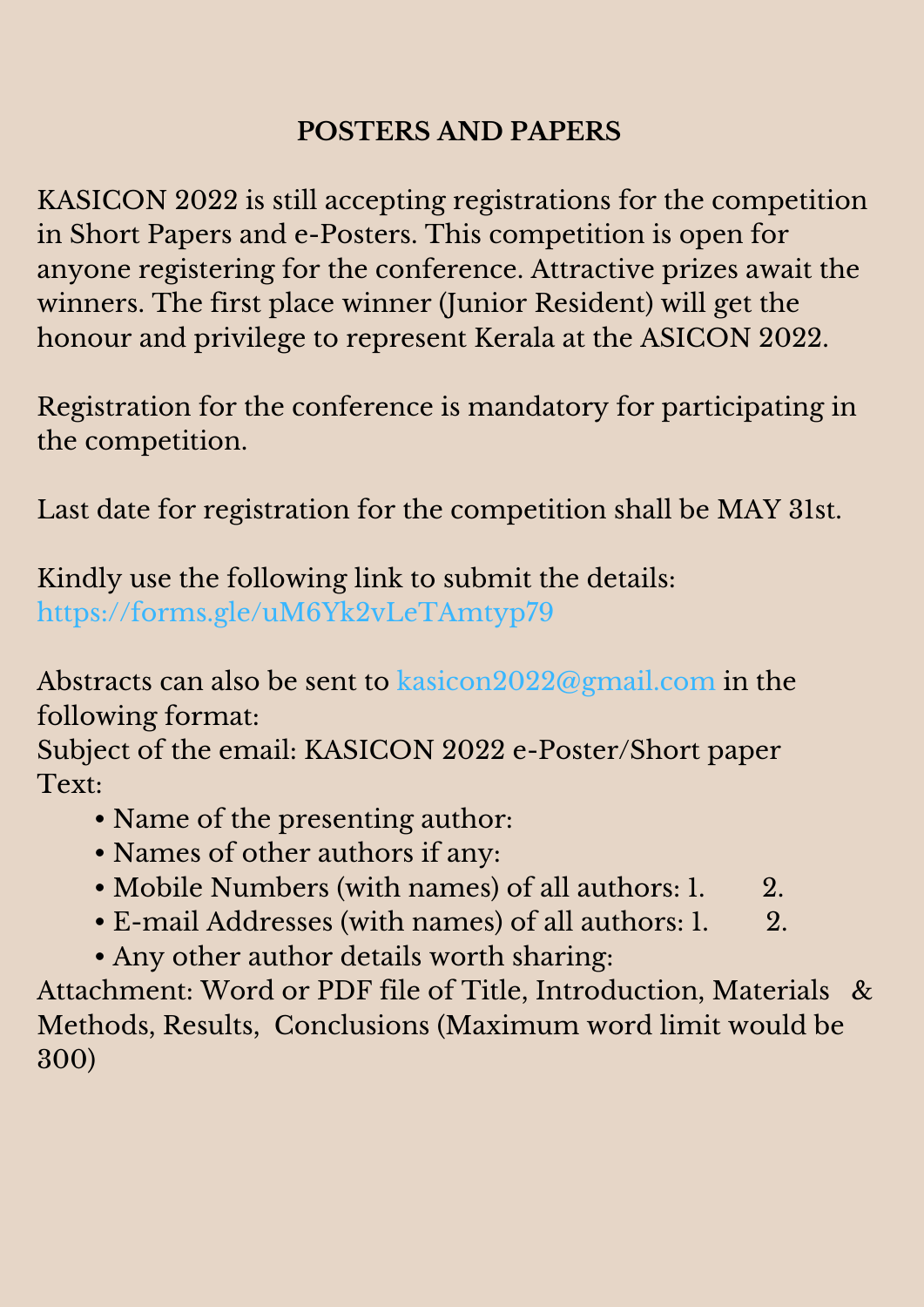# **QUIZ**

Registration for the KASICON 2022 State level Quiz for Surgical Junior Residents (PG students) is still open. The winners will receive attractive prizes. The first place winners will get the honour and privilege to represent Kerala at the ASICON 2022.

A team of two Junior Residents in General Surgery can register, for the competition, from one institution. The members of a particular team should belong to the same institution. There is no limit on the number of teams from an institution. However, endorsement by the Head of Department, stating that both members of the team are PG students of that department in the letter head, is mandatory for each team. A scanned copy of the endorsement has to be submitted while registering. Registration for the conference is mandatory for participating in Quiz. After a preliminary round, 4 teams will be selected for the Final Round.

Last date for registration for Quiz shall be MAY 31st.

Kindly use the following link to register for Quiz: https://forms.gle/gc7MfQTTrTDqRuLX6

Registrations can also be sent as a request to kasicon2022@gmail.com in the following format: Subject of the email: KASICON 2022 Quiz Text:

- ·Names of both Team Members: 1. 2. ·College of Affiliation:
- ·Mobile Numbers of Team Members: 1. 2. ·E-mail Addresses of Team Members: 1. 2. Attachment: Scanned copy of the endorsement from HoD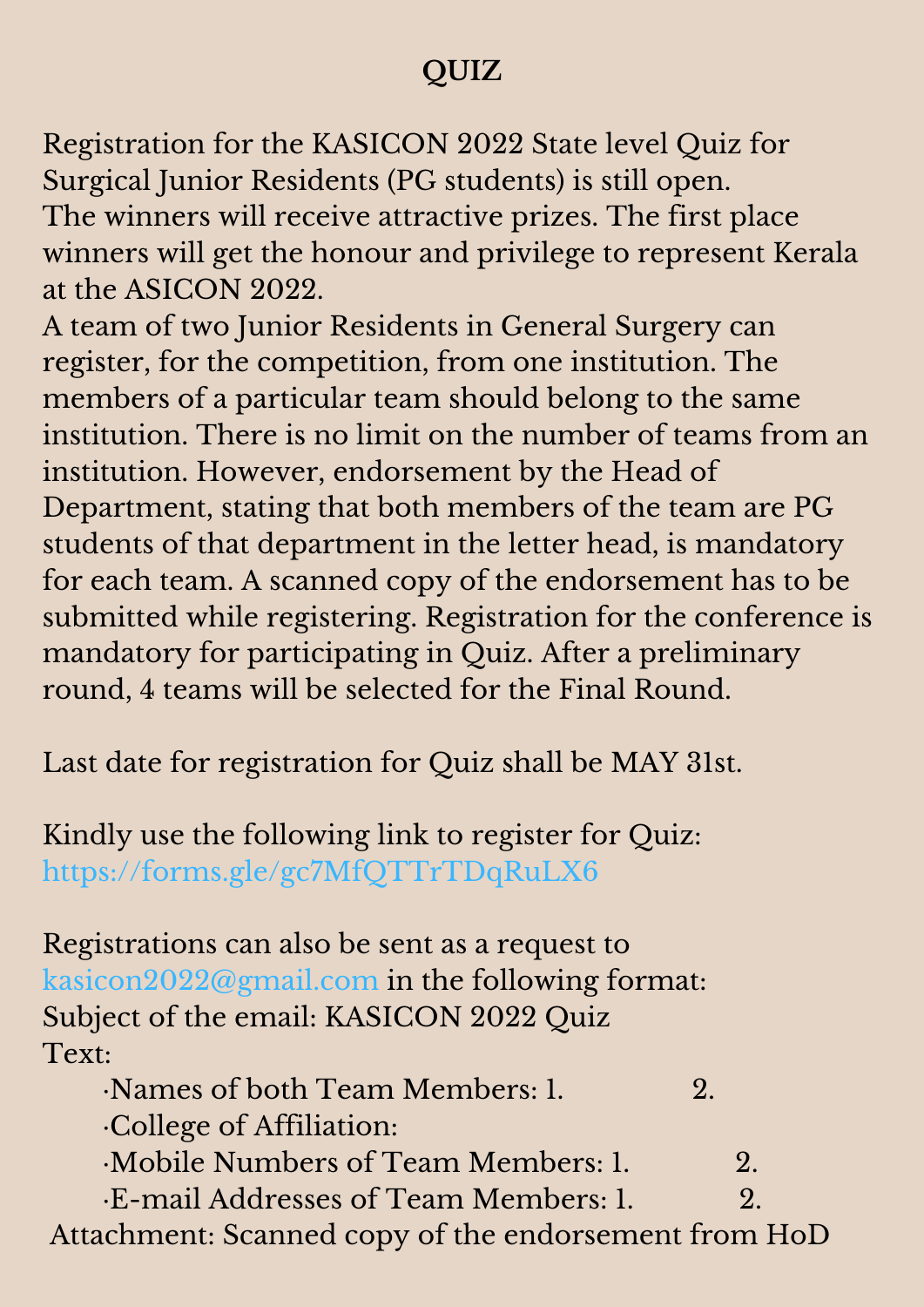#### **REGISTRATION FEE DETAILS**

|                      | Until May 15 | Until June 15 | <b>Spot</b> |
|----------------------|--------------|---------------|-------------|
| ASI Member*          | 4000         | 4500          | 5000        |
| ASI Non-Member*      | 4500         | 5000          | 5500        |
| Junior Resident**    | 3000         | 3500          | 4000        |
| Accompanying person# | 3000         | 3500          | 4000        |

\*Includes entry to academic sessions, Lunch & Gala Dinner (Day 1) & Lunch(Day 2), Certificate, Complement

\*\* Includes entry to academic sessions, Lunch & Gala Dinner(Day 1) & Lunch(Day 2), Certificate, Complement Post graduates have to provide appropriate proof.

# Includes Lunch & Gala Dinner(Day 1), Lunch(Day 2)

Note: availability of Complements for Spot registrations is not ensured

For bank transfer: Account number: 67257079822 Account name: KASICONTVM Bank: State Bank of India, Medical College Branch, Trivandrum IFSC Code: SBIN0070029 (all four 0s are zeros)

Kindly use the following link to submit payment details: https://forms.gle/qC3mSwMRdN4p1izv6

The details can also be sent to kasicon2022@gmail.com in the following format:

Name, ASI Membership number, TCMC Registration number, College ID number (for Junior Residents), Amount paid, Date, Bank name, Transaction Reference, Accompanying person(s) details, Food preference (Veg/Non Veg)

Please mention your name and mobile number when making the Bank transfer/UPI payment.

Accommodation at the Conference venue: Single(+ Breakfast) Twin Sharing(+ Breakfast) O by Tamara  $4500 + \text{taxes}$   $5250 + \text{taxes}$ Contact Details: Mr. Vipin RG (6282961971